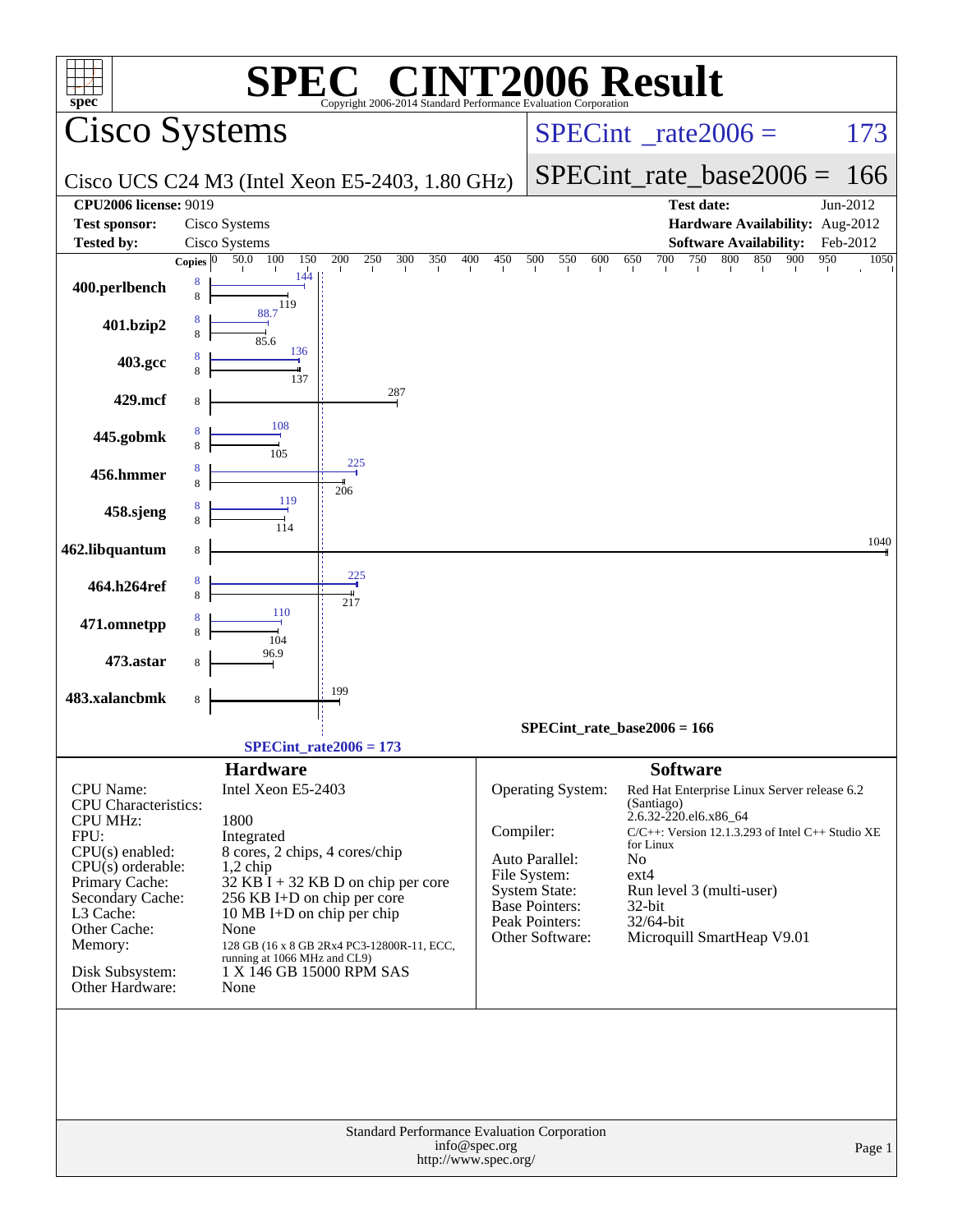

Cisco Systems

### SPECint rate $2006 = 173$

Cisco UCS C24 M3 (Intel Xeon E5-2403, 1.80 GHz)

[SPECint\\_rate\\_base2006 =](http://www.spec.org/auto/cpu2006/Docs/result-fields.html#SPECintratebase2006) 166

**[CPU2006 license:](http://www.spec.org/auto/cpu2006/Docs/result-fields.html#CPU2006license)** 9019 **[Test date:](http://www.spec.org/auto/cpu2006/Docs/result-fields.html#Testdate)** Jun-2012

**[Test sponsor:](http://www.spec.org/auto/cpu2006/Docs/result-fields.html#Testsponsor)** Cisco Systems **[Hardware Availability:](http://www.spec.org/auto/cpu2006/Docs/result-fields.html#HardwareAvailability)** Aug-2012 **[Tested by:](http://www.spec.org/auto/cpu2006/Docs/result-fields.html#Testedby)** Cisco Systems **[Software Availability:](http://www.spec.org/auto/cpu2006/Docs/result-fields.html#SoftwareAvailability)** Feb-2012

#### **[Results Table](http://www.spec.org/auto/cpu2006/Docs/result-fields.html#ResultsTable)**

|                    | <b>Base</b>   |                |       |                |       |                                                                                                          |       |                | <b>Peak</b>    |              |                |              |                |              |  |
|--------------------|---------------|----------------|-------|----------------|-------|----------------------------------------------------------------------------------------------------------|-------|----------------|----------------|--------------|----------------|--------------|----------------|--------------|--|
| <b>Benchmark</b>   | <b>Copies</b> | <b>Seconds</b> | Ratio | <b>Seconds</b> | Ratio | <b>Seconds</b>                                                                                           | Ratio | <b>Copies</b>  | <b>Seconds</b> | <b>Ratio</b> | <b>Seconds</b> | <b>Ratio</b> | <b>Seconds</b> | <b>Ratio</b> |  |
| 400.perlbench      | 8             | 657            | 119   | 658            | 119   | 657                                                                                                      | 119   |                | 543            | 144          | 541            | 144          | 541            | 144          |  |
| 401.bzip2          | 8             | 901            | 85.7  | 902            | 85.6  | 904                                                                                                      | 85.4  | 8              | 870            | 88.7         | 870            | 88.8         | 871            | 88.7         |  |
| $403.\mathrm{gcc}$ | 8             | 468            | 138   | 469            | 137   | 478                                                                                                      | 135   | 8              | 472            | 136          | 472            | 137          | 474            | 136          |  |
| $429$ .mcf         | 8             | 254            | 287   | 254            | 287   | 254                                                                                                      | 287   | 8              | 254            | 287          | 254            | 287          | 254            | 287          |  |
| $445$ .gobm $k$    | 8             | 797            | 105   | 795            | 106   | 296                                                                                                      | 105   | 8              | 777            | 108          | 777            | 108          | 778            | 108          |  |
| 456.hmmer          | 8             | 362            | 206   | 366            | 204   | 363                                                                                                      | 206   |                | 3331           | 224          | 332            | 225          | 332            | 225          |  |
| $458$ .sjeng       | 8             | 846            | 114   | 846            | 114   | 845                                                                                                      | 115   | 8              | 810            | 119          | 810            | 119          | 810            | 119          |  |
| 462.libquantum     | 8             | 159            | 1040  | 159            | 1040  | 159                                                                                                      | 1040  | $\overline{8}$ | 159            | 1040         | 159            | 1040         | 159            | 1040         |  |
| 464.h264ref        | 8             | 803            | 220   | 816            | 217   | 819                                                                                                      | 216   | 8              | 791            | 224          | 781            | 227          | 785            | 225          |  |
| 471.omnetpp        | 8             | 480            | 104   | 482            | 104   | 481                                                                                                      | 104   | 8              | 457            | 109          | 456            | 110          | 456            | 110          |  |
| $473$ . astar      | 8             | 580            | 96.9  | 580            | 96.9  | 582                                                                                                      | 96.5  | 8              | 580            | 96.9         | 580            | 96.9         | 582            | 96.5         |  |
| 483.xalancbmk      | 8             | 277            | 199   | 277            | 199   | 277                                                                                                      | 199   | 8              | 277            | 199          | 277            | 199          | 277            | <u>199</u>   |  |
|                    |               |                |       |                |       | Results appear in the order in which they were run. Bold underlined text indicates a median measurement. |       |                |                |              |                |              |                |              |  |

#### **[Submit Notes](http://www.spec.org/auto/cpu2006/Docs/result-fields.html#SubmitNotes)**

 The numactl mechanism was used to bind copies to processors. The config file option 'submit' was used to generate numactl commands to bind each copy to a specific processor. For details, please see the config file.

#### **[Operating System Notes](http://www.spec.org/auto/cpu2006/Docs/result-fields.html#OperatingSystemNotes)**

Stack size set to unlimited using "ulimit -s unlimited"

#### **[Platform Notes](http://www.spec.org/auto/cpu2006/Docs/result-fields.html#PlatformNotes)**

Standard Performance Evaluation Corporation Sysinfo program /opt/cpu2006-1.2/config/sysinfo.rev6800 \$Rev: 6800 \$ \$Date:: 2011-10-11 #\$ 6f2ebdff5032aaa42e583f96b07f99d3 running on localhost.localdomain Tue Jun 19 02:16:10 2012 This section contains SUT (System Under Test) info as seen by some common utilities. To remove or add to this section, see: <http://www.spec.org/cpu2006/Docs/config.html#sysinfo> From /proc/cpuinfo model name : Intel(R) Xeon(R) CPU E5-2403 0 @ 1.80GHz 2 "physical id"s (chips) 8 "processors" cores, siblings (Caution: counting these is hw and system dependent. The following excerpts from /proc/cpuinfo might not be reliable. Use with caution.) cpu cores : 4 siblings : 4 Continued on next page

[info@spec.org](mailto:info@spec.org) <http://www.spec.org/>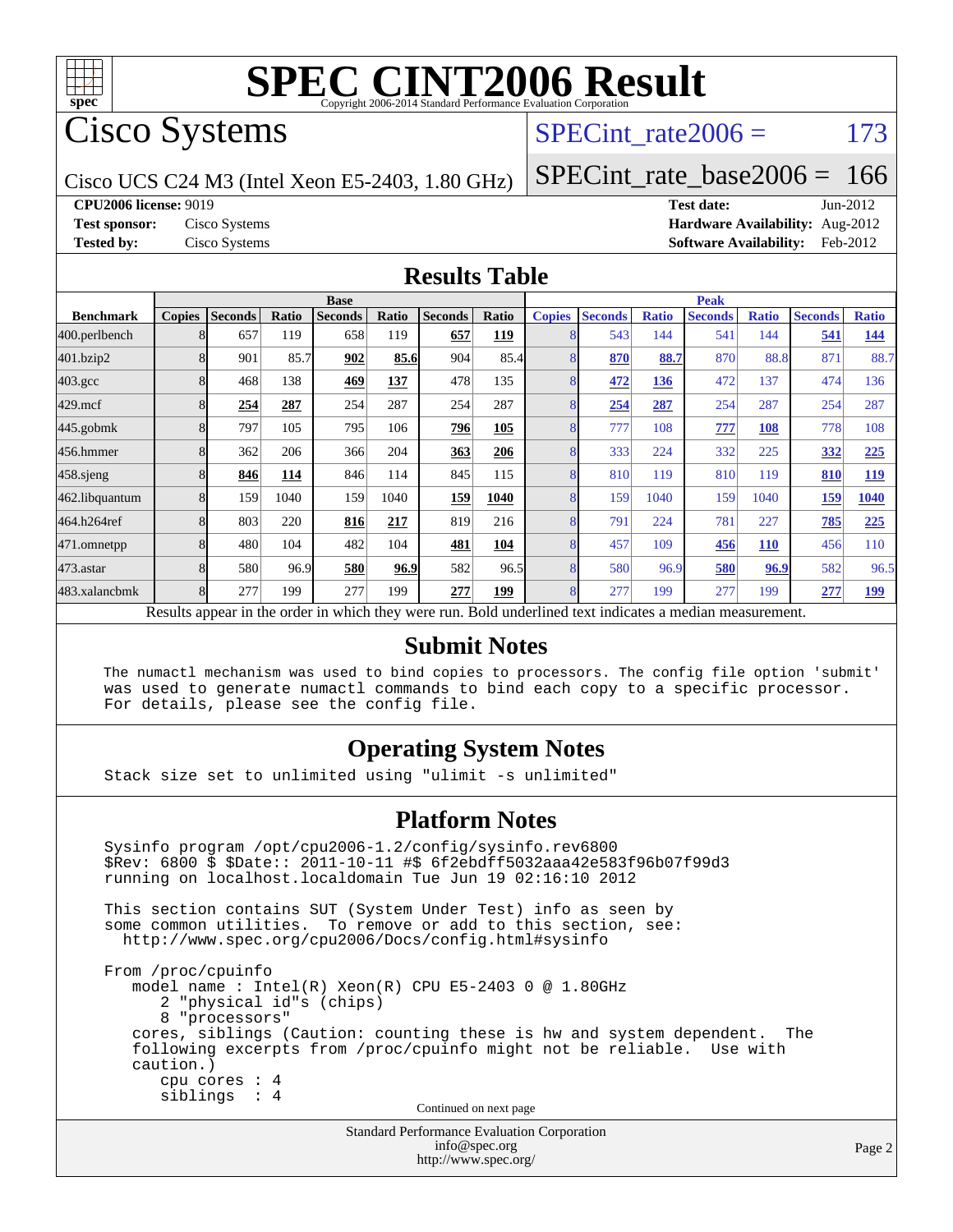

Cisco Systems

SPECint rate $2006 = 173$ 

Cisco UCS C24 M3 (Intel Xeon E5-2403, 1.80 GHz)

[SPECint\\_rate\\_base2006 =](http://www.spec.org/auto/cpu2006/Docs/result-fields.html#SPECintratebase2006) 166 **[CPU2006 license:](http://www.spec.org/auto/cpu2006/Docs/result-fields.html#CPU2006license)** 9019 **[Test date:](http://www.spec.org/auto/cpu2006/Docs/result-fields.html#Testdate)** Jun-2012

**[Test sponsor:](http://www.spec.org/auto/cpu2006/Docs/result-fields.html#Testsponsor)** Cisco Systems **[Hardware Availability:](http://www.spec.org/auto/cpu2006/Docs/result-fields.html#HardwareAvailability)** Aug-2012 **[Tested by:](http://www.spec.org/auto/cpu2006/Docs/result-fields.html#Testedby)** Cisco Systems **[Software Availability:](http://www.spec.org/auto/cpu2006/Docs/result-fields.html#SoftwareAvailability)** Feb-2012

#### **[Platform Notes \(Continued\)](http://www.spec.org/auto/cpu2006/Docs/result-fields.html#PlatformNotes)**

 physical 0: cores 0 1 2 3 physical 1: cores 0 1 2 3 cache size : 10240 KB

From /proc/meminfo<br>MemTotal: 99042980 kB HugePages\_Total: 0<br>Hugepagesize: 2048 kB Hugepagesize:

 /usr/bin/lsb\_release -d Red Hat Enterprise Linux Server release 6.2 (Santiago)

From /etc/\*release\* /etc/\*version\*

 redhat-release: Red Hat Enterprise Linux Server release 6.2 (Santiago) system-release: Red Hat Enterprise Linux Server release 6.2 (Santiago) system-release-cpe: cpe:/o:redhat:enterprise\_linux:6server:ga:server

 uname -a: Linux localhost.localdomain 2.6.32-220.el6.x86\_64 #1 SMP Wed Nov 9 08:03:13 EST 2011 x86\_64 x86\_64 x86\_64 GNU/Linux

run-level 3 Jun 19 02:06

 SPEC is set to: /opt/cpu2006-1.2 Filesystem Type Size Used Avail Use% Mounted on<br>
/dev/sdal ext4 134G 10G 118G 8% / 10G 118G

 Additional information from dmidecode: Memory: 12x 0xCE00 M393B1K70DH0-YK0 8 GB 1600 MHz 2 rank

(End of data from sysinfo program)

#### **[General Notes](http://www.spec.org/auto/cpu2006/Docs/result-fields.html#GeneralNotes)**

Environment variables set by runspec before the start of the run: LD\_LIBRARY\_PATH = "/opt/cpu2006-1.2/libs/32:/opt/cpu2006-1.2/libs/64" Binaries compiled on a system with 2 X Intel Xeon E5-2690 CPU + 128 GB memory using RHEL 6.2 Transparent Huge Pages enabled with: echo always > /sys/kernel/mm/redhat\_transparent\_hugepage/enabled Filesystem page cache cleared with: echo 1> /proc/sys/vm/drop\_caches

### **[Base Compiler Invocation](http://www.spec.org/auto/cpu2006/Docs/result-fields.html#BaseCompilerInvocation)**

[C benchmarks](http://www.spec.org/auto/cpu2006/Docs/result-fields.html#Cbenchmarks): [icc -m32](http://www.spec.org/cpu2006/results/res2012q3/cpu2006-20120702-23332.flags.html#user_CCbase_intel_icc_5ff4a39e364c98233615fdd38438c6f2)

Continued on next page

Standard Performance Evaluation Corporation [info@spec.org](mailto:info@spec.org) <http://www.spec.org/>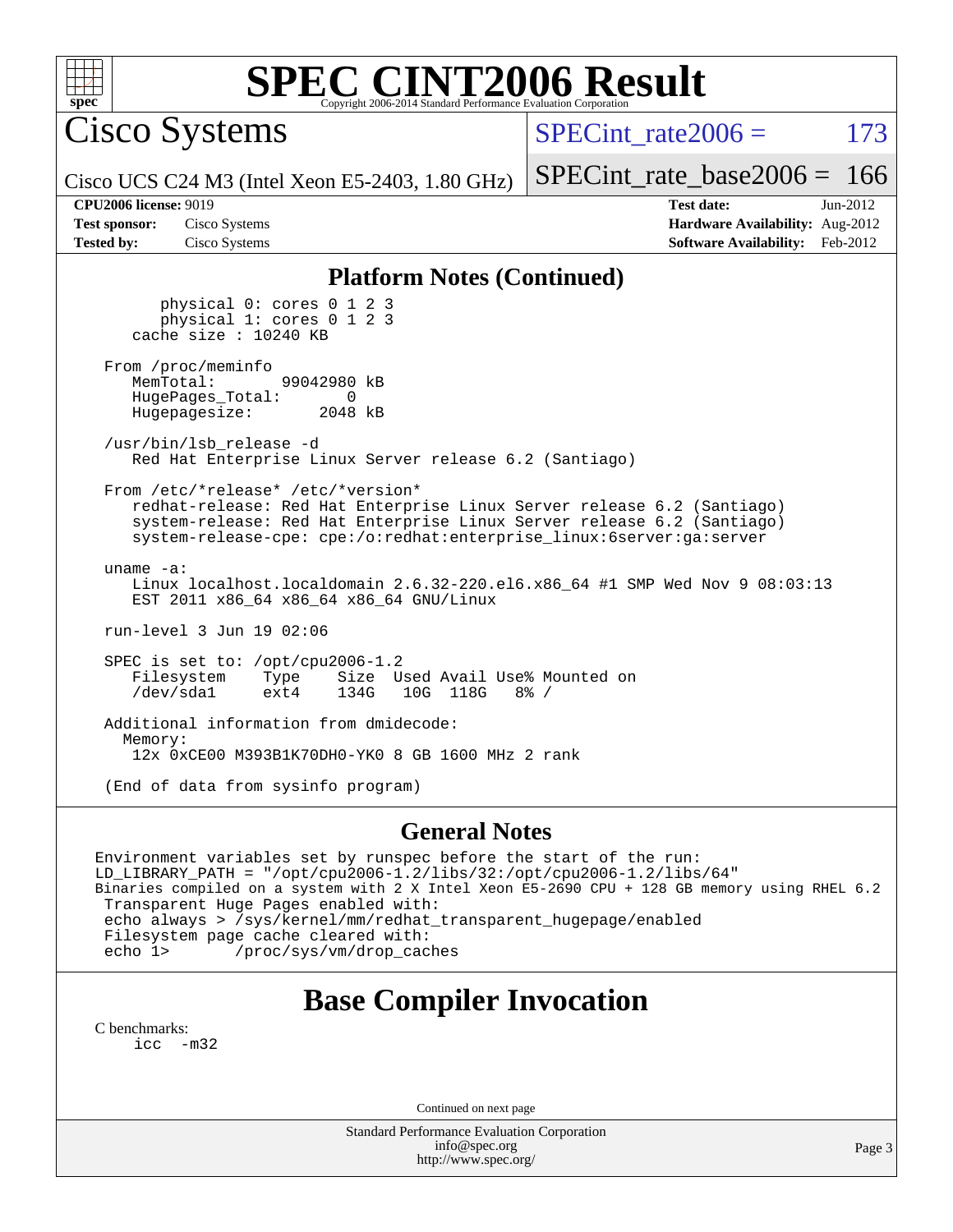| <b>SPEC CINT2006 Result</b><br>spec <sup>®</sup>                                                                                         |                                                                    |  |  |  |  |  |  |  |
|------------------------------------------------------------------------------------------------------------------------------------------|--------------------------------------------------------------------|--|--|--|--|--|--|--|
| Cisco Systems                                                                                                                            | $SPECint rate 2006 =$<br>173                                       |  |  |  |  |  |  |  |
| Cisco UCS C24 M3 (Intel Xeon E5-2403, 1.80 GHz)                                                                                          | $SPECint_rate_base2006 = 166$                                      |  |  |  |  |  |  |  |
| <b>CPU2006 license: 9019</b><br><b>Test sponsor:</b><br>Cisco Systems                                                                    | <b>Test date:</b><br>$Jun-2012$<br>Hardware Availability: Aug-2012 |  |  |  |  |  |  |  |
| <b>Tested by:</b><br>Cisco Systems                                                                                                       | <b>Software Availability:</b> Feb-2012                             |  |  |  |  |  |  |  |
| <b>Base Compiler Invocation (Continued)</b>                                                                                              |                                                                    |  |  |  |  |  |  |  |
| $C_{++}$ benchmarks:<br>icpc -m32                                                                                                        |                                                                    |  |  |  |  |  |  |  |
| <b>Base Portability Flags</b>                                                                                                            |                                                                    |  |  |  |  |  |  |  |
| 400.perlbench: -DSPEC_CPU_LINUX_IA32<br>462.libquantum: -DSPEC_CPU_LINUX<br>483.xalancbmk: - DSPEC_CPU_LINUX                             |                                                                    |  |  |  |  |  |  |  |
| <b>Base Optimization Flags</b>                                                                                                           |                                                                    |  |  |  |  |  |  |  |
| C benchmarks:<br>-xSSE4.2 -ipo -03 -no-prec-div -opt-prefetch -opt-mem-layout-trans=3                                                    |                                                                    |  |  |  |  |  |  |  |
| $C_{++}$ benchmarks:<br>-xSSE4.2 -ipo -03 -no-prec-div -opt-prefetch -opt-mem-layout-trans=3<br>-Wl,-z, muldefs -L/smartheap -lsmartheap |                                                                    |  |  |  |  |  |  |  |
| <b>Base Other Flags</b><br>C benchmarks:                                                                                                 |                                                                    |  |  |  |  |  |  |  |
| 403.gcc: -Dalloca=_alloca                                                                                                                |                                                                    |  |  |  |  |  |  |  |
| <b>Peak Compiler Invocation</b><br>C benchmarks (except as noted below):<br>$\text{icc}$ -m32                                            |                                                                    |  |  |  |  |  |  |  |
| 400.perlbench: icc -m64                                                                                                                  |                                                                    |  |  |  |  |  |  |  |
| 401.bzip2: icc -m64                                                                                                                      |                                                                    |  |  |  |  |  |  |  |
| 456.hmmer: $\text{icc}$ -m64                                                                                                             |                                                                    |  |  |  |  |  |  |  |
| 458.sjeng: icc -m64                                                                                                                      |                                                                    |  |  |  |  |  |  |  |
| $C_{++}$ benchmarks:<br>icpc -m32                                                                                                        |                                                                    |  |  |  |  |  |  |  |
| <b>Standard Performance Evaluation Corporation</b><br>info@spec.org<br>http://www.spec.org/                                              | Page 4                                                             |  |  |  |  |  |  |  |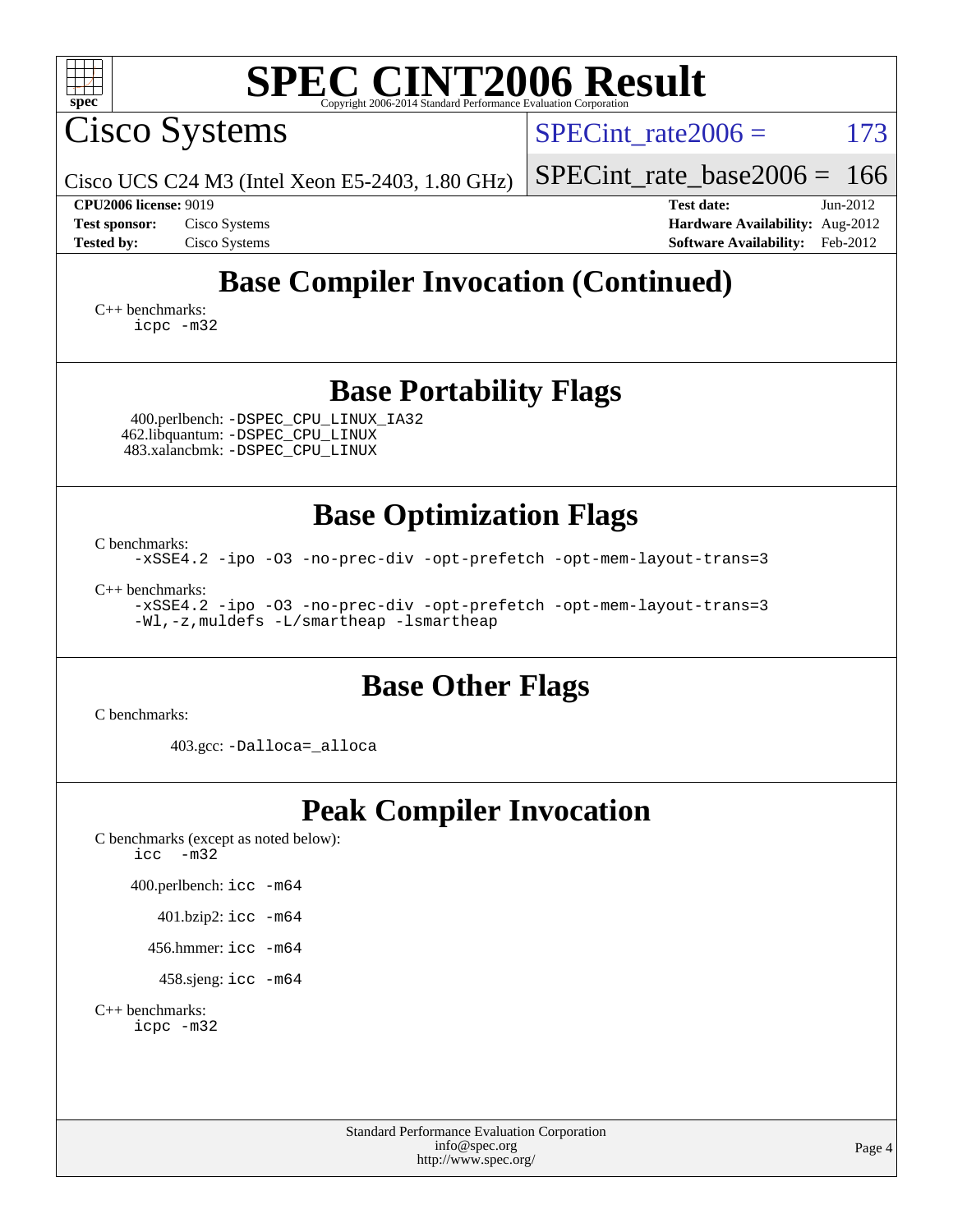

Cisco Systems

SPECint rate $2006 = 173$ 

Cisco UCS C24 M3 (Intel Xeon E5-2403, 1.80 GHz)

[SPECint\\_rate\\_base2006 =](http://www.spec.org/auto/cpu2006/Docs/result-fields.html#SPECintratebase2006) 166

**[CPU2006 license:](http://www.spec.org/auto/cpu2006/Docs/result-fields.html#CPU2006license)** 9019 **[Test date:](http://www.spec.org/auto/cpu2006/Docs/result-fields.html#Testdate)** Jun-2012 **[Test sponsor:](http://www.spec.org/auto/cpu2006/Docs/result-fields.html#Testsponsor)** Cisco Systems **[Hardware Availability:](http://www.spec.org/auto/cpu2006/Docs/result-fields.html#HardwareAvailability)** Aug-2012 **[Tested by:](http://www.spec.org/auto/cpu2006/Docs/result-fields.html#Testedby)** Cisco Systems **[Software Availability:](http://www.spec.org/auto/cpu2006/Docs/result-fields.html#SoftwareAvailability)** Feb-2012

### **[Peak Portability Flags](http://www.spec.org/auto/cpu2006/Docs/result-fields.html#PeakPortabilityFlags)**

 400.perlbench: [-DSPEC\\_CPU\\_LP64](http://www.spec.org/cpu2006/results/res2012q3/cpu2006-20120702-23332.flags.html#b400.perlbench_peakCPORTABILITY_DSPEC_CPU_LP64) [-DSPEC\\_CPU\\_LINUX\\_X64](http://www.spec.org/cpu2006/results/res2012q3/cpu2006-20120702-23332.flags.html#b400.perlbench_peakCPORTABILITY_DSPEC_CPU_LINUX_X64) 401.bzip2: [-DSPEC\\_CPU\\_LP64](http://www.spec.org/cpu2006/results/res2012q3/cpu2006-20120702-23332.flags.html#suite_peakCPORTABILITY401_bzip2_DSPEC_CPU_LP64) 456.hmmer: [-DSPEC\\_CPU\\_LP64](http://www.spec.org/cpu2006/results/res2012q3/cpu2006-20120702-23332.flags.html#suite_peakCPORTABILITY456_hmmer_DSPEC_CPU_LP64) 458.sjeng: [-DSPEC\\_CPU\\_LP64](http://www.spec.org/cpu2006/results/res2012q3/cpu2006-20120702-23332.flags.html#suite_peakCPORTABILITY458_sjeng_DSPEC_CPU_LP64) 462.libquantum: [-DSPEC\\_CPU\\_LINUX](http://www.spec.org/cpu2006/results/res2012q3/cpu2006-20120702-23332.flags.html#b462.libquantum_peakCPORTABILITY_DSPEC_CPU_LINUX) 483.xalancbmk: [-DSPEC\\_CPU\\_LINUX](http://www.spec.org/cpu2006/results/res2012q3/cpu2006-20120702-23332.flags.html#b483.xalancbmk_peakCXXPORTABILITY_DSPEC_CPU_LINUX)

## **[Peak Optimization Flags](http://www.spec.org/auto/cpu2006/Docs/result-fields.html#PeakOptimizationFlags)**

[C benchmarks](http://www.spec.org/auto/cpu2006/Docs/result-fields.html#Cbenchmarks):

 400.perlbench: [-xSSE4.2](http://www.spec.org/cpu2006/results/res2012q3/cpu2006-20120702-23332.flags.html#user_peakPASS2_CFLAGSPASS2_LDCFLAGS400_perlbench_f-xSSE42_f91528193cf0b216347adb8b939d4107)(pass 2) [-prof-gen](http://www.spec.org/cpu2006/results/res2012q3/cpu2006-20120702-23332.flags.html#user_peakPASS1_CFLAGSPASS1_LDCFLAGS400_perlbench_prof_gen_e43856698f6ca7b7e442dfd80e94a8fc)(pass 1) [-ipo](http://www.spec.org/cpu2006/results/res2012q3/cpu2006-20120702-23332.flags.html#user_peakPASS2_CFLAGSPASS2_LDCFLAGS400_perlbench_f-ipo)(pass 2) [-O3](http://www.spec.org/cpu2006/results/res2012q3/cpu2006-20120702-23332.flags.html#user_peakPASS2_CFLAGSPASS2_LDCFLAGS400_perlbench_f-O3)(pass 2) [-no-prec-div](http://www.spec.org/cpu2006/results/res2012q3/cpu2006-20120702-23332.flags.html#user_peakPASS2_CFLAGSPASS2_LDCFLAGS400_perlbench_f-no-prec-div)(pass 2) [-prof-use](http://www.spec.org/cpu2006/results/res2012q3/cpu2006-20120702-23332.flags.html#user_peakPASS2_CFLAGSPASS2_LDCFLAGS400_perlbench_prof_use_bccf7792157ff70d64e32fe3e1250b55)(pass 2) [-auto-ilp32](http://www.spec.org/cpu2006/results/res2012q3/cpu2006-20120702-23332.flags.html#user_peakCOPTIMIZE400_perlbench_f-auto-ilp32)  $401.bzip2: -xSSE4.2(pass 2) -prof-qen(pass 1) -ipo(pass 2)$  $401.bzip2: -xSSE4.2(pass 2) -prof-qen(pass 1) -ipo(pass 2)$  $401.bzip2: -xSSE4.2(pass 2) -prof-qen(pass 1) -ipo(pass 2)$  $401.bzip2: -xSSE4.2(pass 2) -prof-qen(pass 1) -ipo(pass 2)$  $401.bzip2: -xSSE4.2(pass 2) -prof-qen(pass 1) -ipo(pass 2)$ [-O3](http://www.spec.org/cpu2006/results/res2012q3/cpu2006-20120702-23332.flags.html#user_peakPASS2_CFLAGSPASS2_LDCFLAGS401_bzip2_f-O3)(pass 2) [-no-prec-div](http://www.spec.org/cpu2006/results/res2012q3/cpu2006-20120702-23332.flags.html#user_peakPASS2_CFLAGSPASS2_LDCFLAGS401_bzip2_f-no-prec-div)(pass 2) [-prof-use](http://www.spec.org/cpu2006/results/res2012q3/cpu2006-20120702-23332.flags.html#user_peakPASS2_CFLAGSPASS2_LDCFLAGS401_bzip2_prof_use_bccf7792157ff70d64e32fe3e1250b55)(pass 2) [-opt-prefetch](http://www.spec.org/cpu2006/results/res2012q3/cpu2006-20120702-23332.flags.html#user_peakCOPTIMIZE401_bzip2_f-opt-prefetch) [-auto-ilp32](http://www.spec.org/cpu2006/results/res2012q3/cpu2006-20120702-23332.flags.html#user_peakCOPTIMIZE401_bzip2_f-auto-ilp32) [-ansi-alias](http://www.spec.org/cpu2006/results/res2012q3/cpu2006-20120702-23332.flags.html#user_peakCOPTIMIZE401_bzip2_f-ansi-alias) 403.gcc: [-xSSE4.2](http://www.spec.org/cpu2006/results/res2012q3/cpu2006-20120702-23332.flags.html#user_peakCOPTIMIZE403_gcc_f-xSSE42_f91528193cf0b216347adb8b939d4107) [-ipo](http://www.spec.org/cpu2006/results/res2012q3/cpu2006-20120702-23332.flags.html#user_peakCOPTIMIZE403_gcc_f-ipo) [-O3](http://www.spec.org/cpu2006/results/res2012q3/cpu2006-20120702-23332.flags.html#user_peakCOPTIMIZE403_gcc_f-O3) [-no-prec-div](http://www.spec.org/cpu2006/results/res2012q3/cpu2006-20120702-23332.flags.html#user_peakCOPTIMIZE403_gcc_f-no-prec-div) 429.mcf: basepeak = yes 445.gobmk: [-xSSE4.2](http://www.spec.org/cpu2006/results/res2012q3/cpu2006-20120702-23332.flags.html#user_peakPASS2_CFLAGSPASS2_LDCFLAGS445_gobmk_f-xSSE42_f91528193cf0b216347adb8b939d4107)(pass 2) [-prof-gen](http://www.spec.org/cpu2006/results/res2012q3/cpu2006-20120702-23332.flags.html#user_peakPASS1_CFLAGSPASS1_LDCFLAGS445_gobmk_prof_gen_e43856698f6ca7b7e442dfd80e94a8fc)(pass 1) [-prof-use](http://www.spec.org/cpu2006/results/res2012q3/cpu2006-20120702-23332.flags.html#user_peakPASS2_CFLAGSPASS2_LDCFLAGS445_gobmk_prof_use_bccf7792157ff70d64e32fe3e1250b55)(pass 2) [-ansi-alias](http://www.spec.org/cpu2006/results/res2012q3/cpu2006-20120702-23332.flags.html#user_peakCOPTIMIZE445_gobmk_f-ansi-alias) [-opt-mem-layout-trans=3](http://www.spec.org/cpu2006/results/res2012q3/cpu2006-20120702-23332.flags.html#user_peakCOPTIMIZE445_gobmk_f-opt-mem-layout-trans_a7b82ad4bd7abf52556d4961a2ae94d5) 456.hmmer: [-xSSE4.2](http://www.spec.org/cpu2006/results/res2012q3/cpu2006-20120702-23332.flags.html#user_peakCOPTIMIZE456_hmmer_f-xSSE42_f91528193cf0b216347adb8b939d4107) [-ipo](http://www.spec.org/cpu2006/results/res2012q3/cpu2006-20120702-23332.flags.html#user_peakCOPTIMIZE456_hmmer_f-ipo) [-O3](http://www.spec.org/cpu2006/results/res2012q3/cpu2006-20120702-23332.flags.html#user_peakCOPTIMIZE456_hmmer_f-O3) [-no-prec-div](http://www.spec.org/cpu2006/results/res2012q3/cpu2006-20120702-23332.flags.html#user_peakCOPTIMIZE456_hmmer_f-no-prec-div) [-unroll2](http://www.spec.org/cpu2006/results/res2012q3/cpu2006-20120702-23332.flags.html#user_peakCOPTIMIZE456_hmmer_f-unroll_784dae83bebfb236979b41d2422d7ec2) [-auto-ilp32](http://www.spec.org/cpu2006/results/res2012q3/cpu2006-20120702-23332.flags.html#user_peakCOPTIMIZE456_hmmer_f-auto-ilp32) 458.sjeng: [-xSSE4.2](http://www.spec.org/cpu2006/results/res2012q3/cpu2006-20120702-23332.flags.html#user_peakPASS2_CFLAGSPASS2_LDCFLAGS458_sjeng_f-xSSE42_f91528193cf0b216347adb8b939d4107)(pass 2) [-prof-gen](http://www.spec.org/cpu2006/results/res2012q3/cpu2006-20120702-23332.flags.html#user_peakPASS1_CFLAGSPASS1_LDCFLAGS458_sjeng_prof_gen_e43856698f6ca7b7e442dfd80e94a8fc)(pass 1) [-ipo](http://www.spec.org/cpu2006/results/res2012q3/cpu2006-20120702-23332.flags.html#user_peakPASS2_CFLAGSPASS2_LDCFLAGS458_sjeng_f-ipo)(pass 2) [-O3](http://www.spec.org/cpu2006/results/res2012q3/cpu2006-20120702-23332.flags.html#user_peakPASS2_CFLAGSPASS2_LDCFLAGS458_sjeng_f-O3)(pass 2) [-no-prec-div](http://www.spec.org/cpu2006/results/res2012q3/cpu2006-20120702-23332.flags.html#user_peakPASS2_CFLAGSPASS2_LDCFLAGS458_sjeng_f-no-prec-div)(pass 2) [-prof-use](http://www.spec.org/cpu2006/results/res2012q3/cpu2006-20120702-23332.flags.html#user_peakPASS2_CFLAGSPASS2_LDCFLAGS458_sjeng_prof_use_bccf7792157ff70d64e32fe3e1250b55)(pass 2) [-unroll4](http://www.spec.org/cpu2006/results/res2012q3/cpu2006-20120702-23332.flags.html#user_peakCOPTIMIZE458_sjeng_f-unroll_4e5e4ed65b7fd20bdcd365bec371b81f) [-auto-ilp32](http://www.spec.org/cpu2006/results/res2012q3/cpu2006-20120702-23332.flags.html#user_peakCOPTIMIZE458_sjeng_f-auto-ilp32)  $462$ .libquantum: basepeak = yes 464.h264ref: [-xSSE4.2](http://www.spec.org/cpu2006/results/res2012q3/cpu2006-20120702-23332.flags.html#user_peakPASS2_CFLAGSPASS2_LDCFLAGS464_h264ref_f-xSSE42_f91528193cf0b216347adb8b939d4107)(pass 2) [-prof-gen](http://www.spec.org/cpu2006/results/res2012q3/cpu2006-20120702-23332.flags.html#user_peakPASS1_CFLAGSPASS1_LDCFLAGS464_h264ref_prof_gen_e43856698f6ca7b7e442dfd80e94a8fc)(pass 1) [-ipo](http://www.spec.org/cpu2006/results/res2012q3/cpu2006-20120702-23332.flags.html#user_peakPASS2_CFLAGSPASS2_LDCFLAGS464_h264ref_f-ipo)(pass 2) [-O3](http://www.spec.org/cpu2006/results/res2012q3/cpu2006-20120702-23332.flags.html#user_peakPASS2_CFLAGSPASS2_LDCFLAGS464_h264ref_f-O3)(pass 2) [-no-prec-div](http://www.spec.org/cpu2006/results/res2012q3/cpu2006-20120702-23332.flags.html#user_peakPASS2_CFLAGSPASS2_LDCFLAGS464_h264ref_f-no-prec-div)(pass 2) [-prof-use](http://www.spec.org/cpu2006/results/res2012q3/cpu2006-20120702-23332.flags.html#user_peakPASS2_CFLAGSPASS2_LDCFLAGS464_h264ref_prof_use_bccf7792157ff70d64e32fe3e1250b55)(pass 2) [-unroll2](http://www.spec.org/cpu2006/results/res2012q3/cpu2006-20120702-23332.flags.html#user_peakCOPTIMIZE464_h264ref_f-unroll_784dae83bebfb236979b41d2422d7ec2) [-ansi-alias](http://www.spec.org/cpu2006/results/res2012q3/cpu2006-20120702-23332.flags.html#user_peakCOPTIMIZE464_h264ref_f-ansi-alias) [C++ benchmarks:](http://www.spec.org/auto/cpu2006/Docs/result-fields.html#CXXbenchmarks) 471.omnetpp: [-xSSE4.2](http://www.spec.org/cpu2006/results/res2012q3/cpu2006-20120702-23332.flags.html#user_peakPASS2_CXXFLAGSPASS2_LDCXXFLAGS471_omnetpp_f-xSSE42_f91528193cf0b216347adb8b939d4107)(pass 2) [-prof-gen](http://www.spec.org/cpu2006/results/res2012q3/cpu2006-20120702-23332.flags.html#user_peakPASS1_CXXFLAGSPASS1_LDCXXFLAGS471_omnetpp_prof_gen_e43856698f6ca7b7e442dfd80e94a8fc)(pass 1) [-ipo](http://www.spec.org/cpu2006/results/res2012q3/cpu2006-20120702-23332.flags.html#user_peakPASS2_CXXFLAGSPASS2_LDCXXFLAGS471_omnetpp_f-ipo)(pass 2) [-O3](http://www.spec.org/cpu2006/results/res2012q3/cpu2006-20120702-23332.flags.html#user_peakPASS2_CXXFLAGSPASS2_LDCXXFLAGS471_omnetpp_f-O3)(pass 2) [-no-prec-div](http://www.spec.org/cpu2006/results/res2012q3/cpu2006-20120702-23332.flags.html#user_peakPASS2_CXXFLAGSPASS2_LDCXXFLAGS471_omnetpp_f-no-prec-div)(pass 2) [-prof-use](http://www.spec.org/cpu2006/results/res2012q3/cpu2006-20120702-23332.flags.html#user_peakPASS2_CXXFLAGSPASS2_LDCXXFLAGS471_omnetpp_prof_use_bccf7792157ff70d64e32fe3e1250b55)(pass 2) [-ansi-alias](http://www.spec.org/cpu2006/results/res2012q3/cpu2006-20120702-23332.flags.html#user_peakCXXOPTIMIZE471_omnetpp_f-ansi-alias) [-opt-ra-region-strategy=block](http://www.spec.org/cpu2006/results/res2012q3/cpu2006-20120702-23332.flags.html#user_peakCXXOPTIMIZE471_omnetpp_f-opt-ra-region-strategy_a0a37c372d03933b2a18d4af463c1f69) [-Wl,-z,muldefs](http://www.spec.org/cpu2006/results/res2012q3/cpu2006-20120702-23332.flags.html#user_peakEXTRA_LDFLAGS471_omnetpp_link_force_multiple1_74079c344b956b9658436fd1b6dd3a8a) [-L/smartheap -lsmartheap](http://www.spec.org/cpu2006/results/res2012q3/cpu2006-20120702-23332.flags.html#user_peakEXTRA_LIBS471_omnetpp_SmartHeap_7c9e394a5779e1a7fec7c221e123830c) 473.astar: basepeak = yes Continued on next page

> Standard Performance Evaluation Corporation [info@spec.org](mailto:info@spec.org) <http://www.spec.org/>